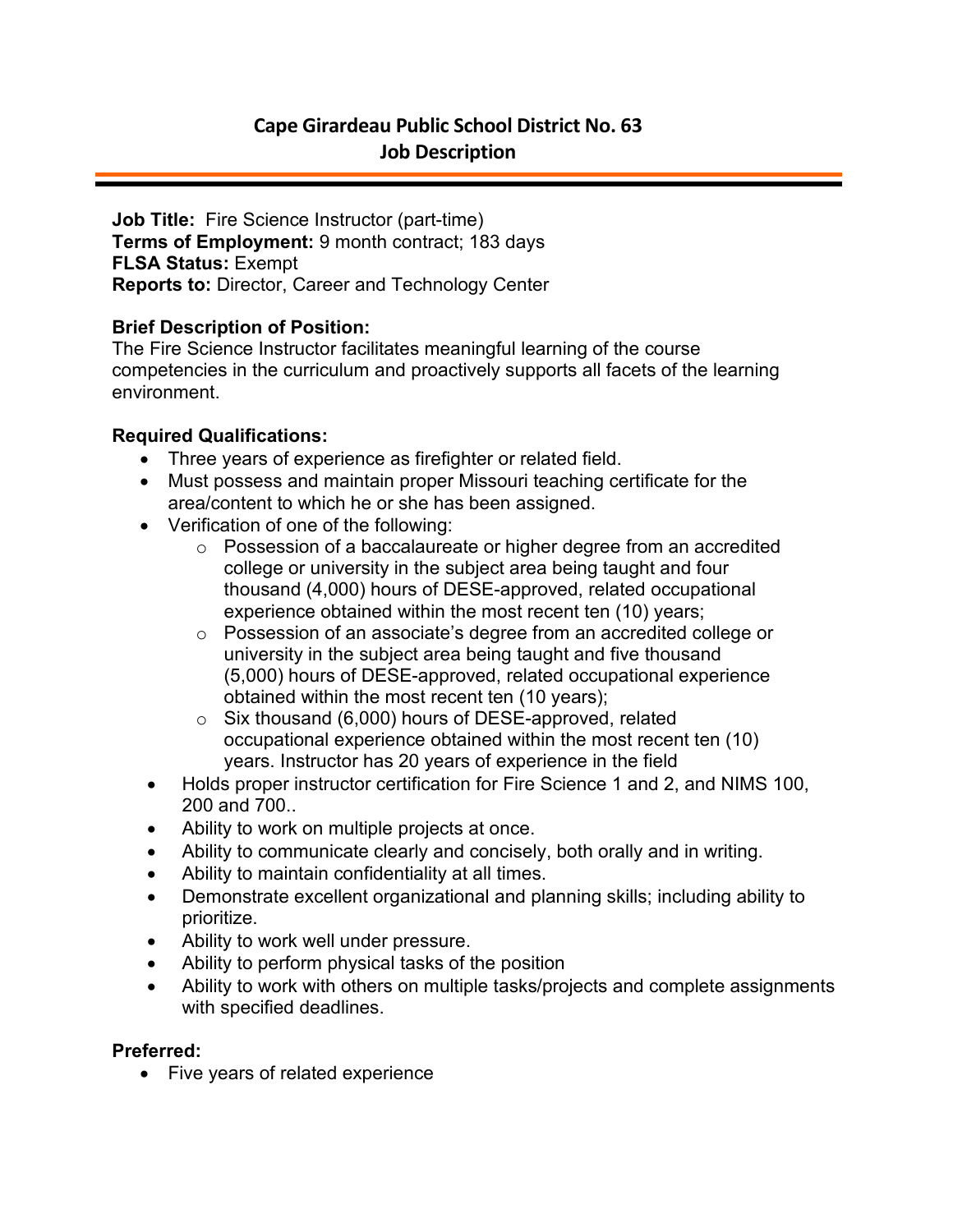# **Essential Duties and Responsibilities:**

- Uses instructional techniques appropriate to the lesson.
- Develops and enhances positive student self-concept and attitude towards learning.
- Evaluates and provides feedback on student progress during instruction.
- Organizes classroom materials and manages students.
- Manages student behavior.
- Participates in ongoing professional growth.
- Communicates effectively and professionally with colleagues, parents and students.
- Participate in professional organizations appropriate to career and technical education, such as (Missouri Trade & Technical Association, Missouri Association for Career & Technical Education and Association for Career & Technical Education) as well as the field in which you teach.
- Attend professional development activities, such as educational conferences, field specific up-dates and college course work required to maintain his/her Teaching Certificate and remain eligible for employment.
- Actively participate on building level teams and in school-related activities.
- Must be able to demonstrate the ability to collaborate with colleagues, analyze student data, and make necessary instructional interventions for student growth that is based on data and best practices in education.
- Use technology appropriate for instruction and program use.
- Performs other duties as assigned by supervisor.

## **Hazards:**

For some buildings, stairs, chalk dust and exposure to communicable diseases may be a potential hazard. In science labs, there could be exposure to lead, chemicals and fumes. Equipment that supports classroom instruction could be potentially hazardous under certain conditions. Injuries due to tool usage, injuries due to job site conditions. Travel between schools will cause exposure to hazardous driving and walking conditions.

# **Physical Demands/Environmental Factors:**

- Ability to work in a climate-controlled building, as well as in inclement weather.
- Subjected to odors, mists, dust, plant parts and poor ventilation.
- Ability to stand, walk, and move around for long periods of time.
- Ability to see and read, with or without vision aids, a computer screen and printed matter, and to distinguish colors.
- Sufficient hearing to understand speech at normal room levels, and to hear and understand speech on the telephone.
- Manual dexterity to operate a telephone and enter data into a computer using both hands.
- Ability to communicate, effectively and efficiently with sufficient volume to be heard in normal conversation, on the telephone, and addressing groups.
- Ability to exert up to 30 pounds of force to lift, carry, push, pull, or otherwise move objects.
- Ability to lift, bend, stoop, pull, grasp, and carry a variety of objects of different shapes and sizes.